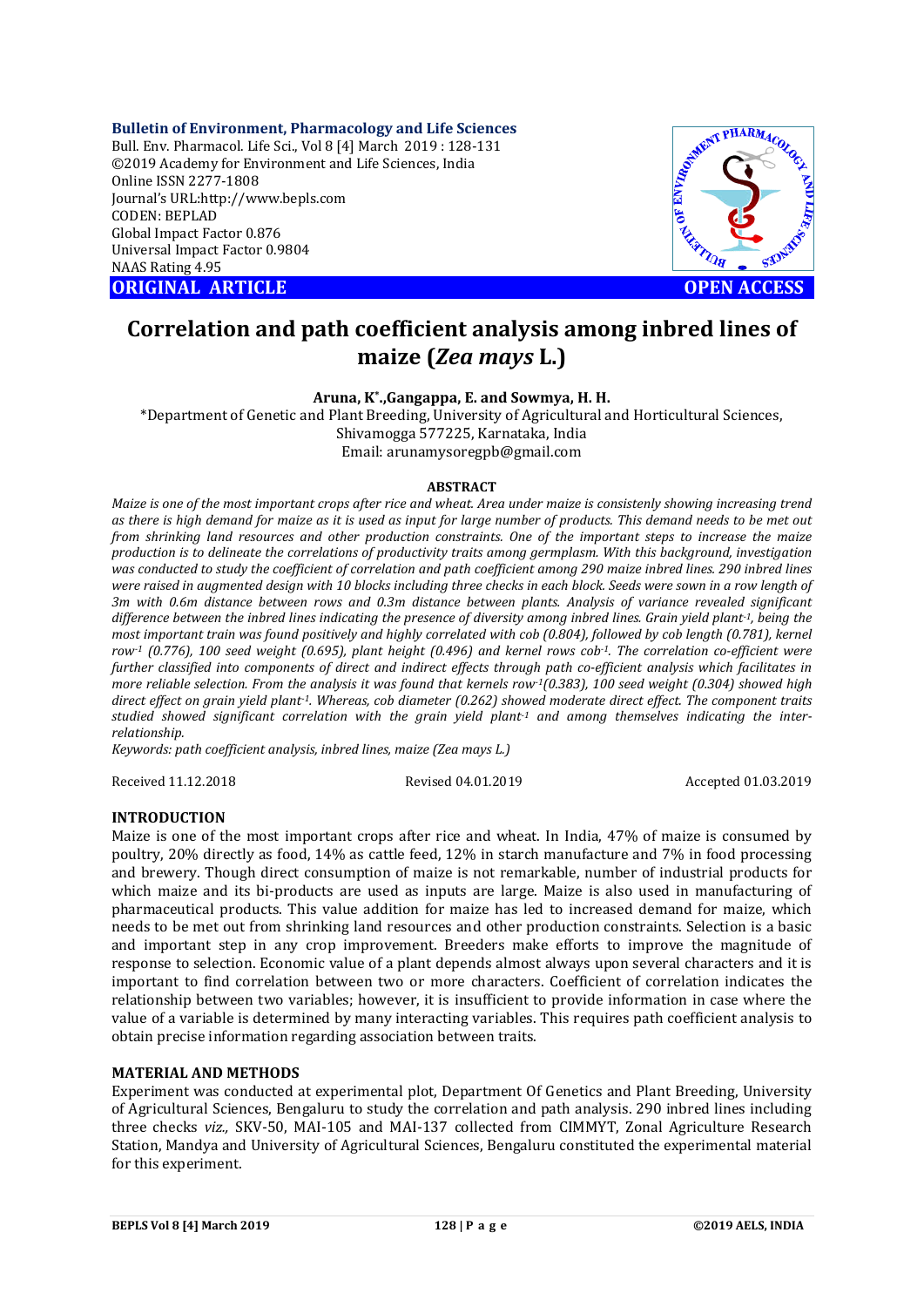290 inbred lines were raised in augmented design with 10 blocks including three checks in each block. Seeds were sown in a row length of 3m with 0.6m distance between rows and 0.3m distance between plants. All the recommended crop production and crop protection practices were followed to raise a healthy crop. Nitrogen was applied in two split doses; 60 kg at the time of sowing and 60 kg at knee height stage followed by intercultural operations. Preventive and curative sprays were given as and when required to ensure pest and disease-free crop. Observations on yield attributing characters *viz*., days to 50% silking, days to 50% tasseling, anthesis-silking interval, plant height, cob length, cob , kernel rows cob-1, kernerls row-1, grain yield plant-1, 100 seed weight and cob shelling *per cent*were recorded on five randomly selected plants of each inbred line based on counting/measurement using appropriate scale depending on the traits.

#### **Results and Discussion**

Analysis of variance (Table 1) revealed significant difference between the inbred lines indicating the presence of diversity among inbred lines (Table 1). Significant difference in analysis of variance suggests for further analyses to unravel the correlation and path coefficients of different characters.

| Variation<br>Source of                                        | Degrees of<br>freeedom   | DAS       | DAT       | ASI        | FH         | ς          | G         | KRC       | Ř         | GYP         | <b>MS001</b> | 0.896      |
|---------------------------------------------------------------|--------------------------|-----------|-----------|------------|------------|------------|-----------|-----------|-----------|-------------|--------------|------------|
| treatments)<br>(Ignoring<br><b>Block</b>                      | $\mathbf 0$              | 24.57***  | 16.46 *** | $2.36***$  | 680.07**   | $12.47***$ | $1.45**$  | 2.09      | 52.34***  | 1014.22***  | 30.99        | 36.1       |
| (Ignoring<br>blocks)<br><b>Checks</b><br>$linees +$<br>Inbred | 267                      | 23.09 *** | 19.67***  | $1.34***$  | 685.64 *** | $7.09**$   | $2.30***$ | 3.29      | 33.79***  | 1569.81 *** | 30.62*       | 43.07**    |
| Inbred<br>lines                                               | 687                      | 23.26 *** | 19.83***  | $1.33***$  | 683.65 *** | $7.12**$   | $2.17***$ | 2.87      | 34.06 *** | 1576.24 *** | $30.11*$     | $41.62**$  |
| Checks                                                        | $\sim$                   | $9.62*$   | 5.01      | 3.44       | 452.79     | 2.16       | 10.51***  | 48.08***  | $6.10*$   | 1272.67***  | 74.43*       | $142.39**$ |
| Inbred line<br>Checks vs.                                     | $\overline{\phantom{0}}$ | $0.13*$   | 3.81*     | $1.23*$    | 1724.98**  | 6.74**     | 24.38***  | 33.00 *** | $10.12*$  | 13.18       | $61.01*$     | 264.15 *** |
| Error                                                         | $\overline{8}$           | $1.94\,$  | $2.01\,$  | <b>171</b> | 139.16     | 2.19       | 0.34      | 1.76      | 1.44      | 71.54       | 14.79        | 15.31      |

Table 1: Analysis of Variance for 290 inbred lines for yield and its component traits

T

 $\overline{\phantom{a}}$ 

DAS- days to silking; DAT – days to tassel; ASI – anthesis-silking interval; PH – plant height; CL – cob length; CD – cob diameter; KRC – kernel rows cob-1; KR – kernels row-1; GYP – Grain yield plant-1; 100SW – seed weight; CS% - cob shelling %.

Correlation co-efficient (Table 2)signifies the direction of the relationship between all the character combinations and hence guide the process of selection in plant breeding. Grain yield plant-1, being the most important train was found positively and highly correlated with cob (0.804), followed by cob length (0.781), kernel row<sup>-1</sup> (0.776), 100 seed weight (0.695), plant height (0.496) and kernel rows cob<sup>-1</sup> [1, 2]. Whereas, days to silking (-0.309), days to tassel (-0.273) and anthesis-silking interval (-0.227) were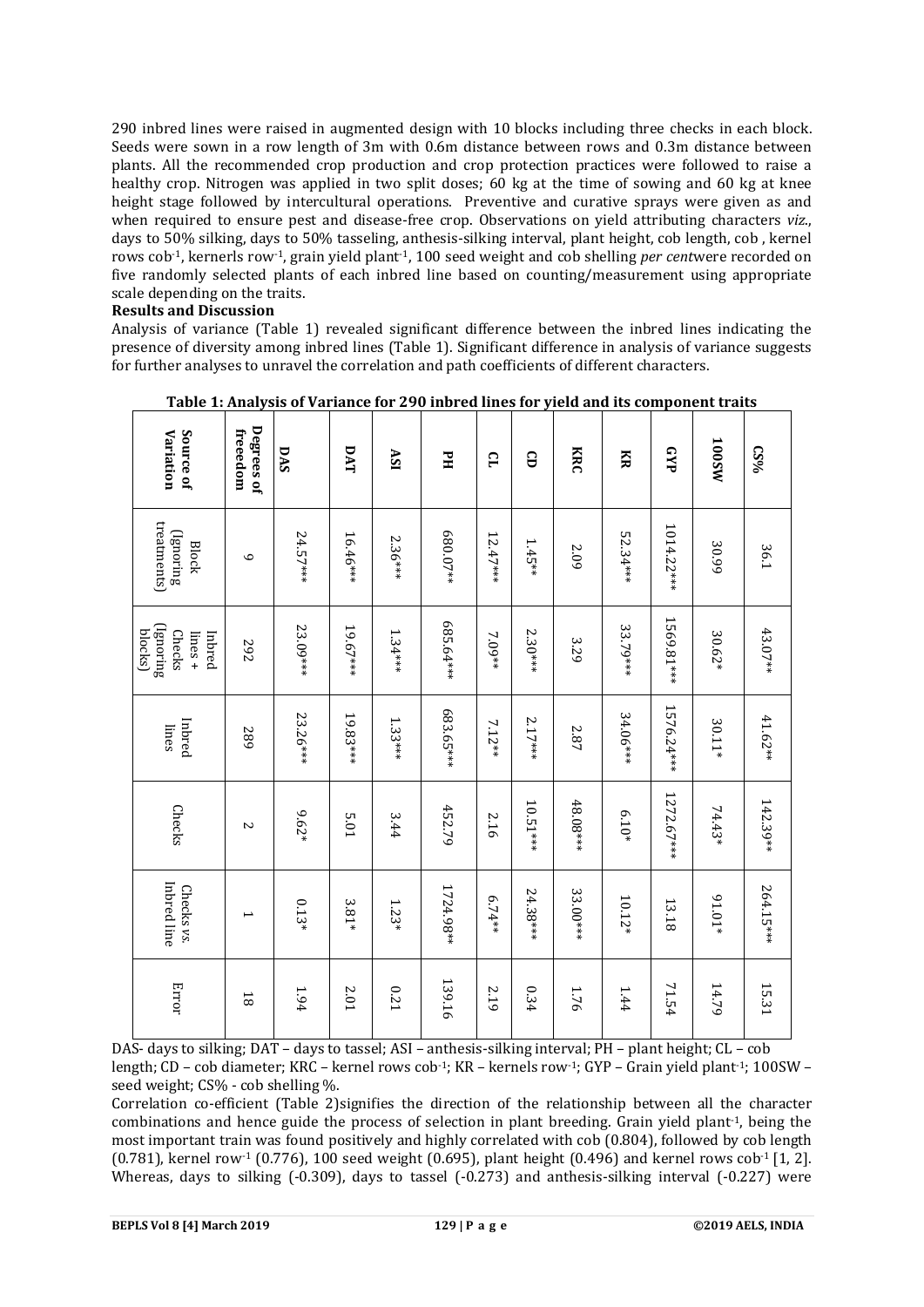negatively and significantly correlated with grain yield plant-1.Highest positive correlation was recorded between days to silking and days to tasseling (0.946), cob length and kernels row-1 (0.8421), cob diameter and 100 seed weight (0.627), cob length and cob diameter (0.594) indicating that these characters are highly dependent on each other. Further, significantly high (p=0.001) and positive correlation for days to silking with days to tassel and anthesis-silking interval, plant height with cob length, cob diameter, kernel row cob-1, kernels row-1 and 100 seed weight, cob length with cob diameter, kernel row cob-1, kernels row-1 and 100 seed weight, cob diameter with kernel row cob-1, kernels row-1,100 seed weight and shelling *per cent*, kernel row cob-1 with kernels row-1 and shelling *per cent*, kernel row-1 with 100 seed weight and shelling *per cent*was recorded [5-7]. On the other hand, significantly high (p=0.001) and negative correlation for days to silking with cobdiameter, kernel row-1, 100 seed weight and shelling *per cent*, days to tasseling with cob diameter, 100 seed weight and shelling *per cent*was recorded [3, 4]. The correlation co-efficient were further classified into components of direct and indirect effects through path co-efficient analysis (Table 3) which facilitates in more reliable selection. From the analysis it was found that kernels row-1(0.383), 100 seed weight (0.304) showed high direct effect on grain yield plant-1. Whereas, cob diameter (0.262) showed moderate direct effect. This indicated that, indirect selection can be practiced for grain yield plant-1 through these component traits [8, 9]. Days to silking, days to tassel and anthesis-silking interval showed negative and low diect effect. Further, kernels row-1 (0.303) showed positive and high indirect effect. Hence, study revealed that, direct selection for the traits, kernels row-1 and 100 seed weight is effective.

# **CONCLUSION**

The component traits studied showed significant correlation with the grain yield plant<sup>1</sup> and among themselves indicating the inter-relationship. From the path co-efficient analysis, kernels row<sup>-1</sup> and 100 seed weight recorded high direct effect on grain yield plant<sup>1</sup> and cob diameter  $(0.262)$  showed moderate direct effect.

|            | <b>DAS</b> | <b>DAT</b> | <b>ASI</b> | PH       | <b>CL</b>  | <b>CD</b>  | <b>KRC</b> | KR         | 100SW      | CS%        | <b>GYP</b> |
|------------|------------|------------|------------|----------|------------|------------|------------|------------|------------|------------|------------|
| <b>DAS</b> | 1          | $0.946***$ | $0.386***$ | 0.001    | $-.091$    |            | $-0.049$   |            |            |            |            |
|            |            |            |            |          |            | $0.239***$ |            | $0.196***$ | $0.282***$ | $0.233***$ | $0.309***$ |
| <b>DAT</b> |            | 1          | $0.188**$  | 0.061    | $-0.061$   |            | $-0.012$   | $-0.168**$ |            |            |            |
|            |            |            |            |          |            | $0.209***$ |            |            | $0.259***$ | $0.213***$ | $0.273***$ |
| <b>ASI</b> |            |            | 1          |          | $-0.163**$ | $-0.129*$  | $-0.045$   | $-0.174**$ | $-0.132*$  | $-0.139*$  |            |
|            |            |            |            | $0.147*$ |            |            |            |            |            |            | $0.227***$ |
| PH         |            |            |            | 1        | $0.495***$ | $0.375***$ | $0.220***$ | $0.402***$ | $0.386***$ | 0.092      | $0.496***$ |
|            |            |            |            |          |            | $0.594***$ | $0.342***$ | $0.842***$ |            |            | $0.781***$ |
| <b>CL</b>  |            |            |            |          | 1          |            |            |            | $0.523***$ | $0.189**$  |            |
| CD         |            |            |            |          |            | 1          | $0.509***$ | $0.546***$ | $0.628***$ | $0.273***$ | $0.804***$ |
| <b>KRC</b> |            |            |            |          |            |            |            | $0.279***$ | 0.042      | $0.199***$ | $0.405***$ |
| KR         |            |            |            |          |            |            |            | 1          | $0.376***$ | $0.255***$ | $0.776***$ |
| 100SW      |            |            |            |          |            |            |            |            | 1          | $0.174**$  | $0.695***$ |
| CS%        |            |            |            |          |            |            |            |            |            |            | $0.369***$ |

**Table 2: Estimates of correlation co-efficient at phenotypic level**

DAS- days to silking; DAT – days to tassel; ASI – anthesis-silking interval; PH – plant height; CL – cob length; CD – cob diameter; KRC – kernel rows cob-1; KR – kernels row-1; 100SW – seed weight; CS% - cob shelling %; GYP – Grain yield plant-1

|  |  | Table 3: Direct and indirect effects of yield related characters on grain yield in 290 inbred lines |  |  |
|--|--|-----------------------------------------------------------------------------------------------------|--|--|

|            | <b>DAS</b> | DAT      | ASI      | PН       | CL       | CD       | <b>KRC</b> | KR       | <b>100SW</b> | CS%      |
|------------|------------|----------|----------|----------|----------|----------|------------|----------|--------------|----------|
| <b>DAS</b> | $-0.101$   | 0.095    | 0.039    | 0.001    | $-0.009$ | $-0.024$ | $-0.005$   | $-0.020$ | $-0.028$     | $-0.024$ |
| <b>DAT</b> | $-0.133$   | $-0.141$ | $-0.026$ | $-0.009$ | 0.009    | 0.029    | 0.002      | 0.024    | 0.036        | 0.030    |
| ASI        | $-0.025$   | $-0.012$ | $-0.063$ | 0.009    | 0.010    | 0.008    | 0.003      | 0.011    | 0.008        | 0.009    |
| PH         | 0.001      | 0.005    | $-0.011$ | 0.074    | 0.037    | 0.028    | 0.016      | 0.030    | 0.029        | 0.007    |
| CL         | $-0.005$   | $-0.003$ | $-0.008$ | 0.025    | 0.050    | 0.030    | 0.017      | 0.042    | 0.026        | 0.009    |
| CD         | $-0.063$   | $-0.055$ | $-0.034$ | 0.098    | 0.156    | 0.262    | 0.134      | 0.143    | 0.165        | 0.072    |
| <b>KRC</b> | $-0.005$   | $-0.001$ | $-0.005$ | 0.022    | 0.034    | 0.051    | 0.100      | 0.028    | 0.004        | 0.020    |
| KR         | $-0.075$   | $-0.065$ | $-0.067$ | 0.154    | 0.323    | 0.209    | 0.107      | 0.383    | 0.144        | 0.098    |
| 100SW      | $-0.083$   | $-0.076$ | $-0.039$ | 0.113    | 0.153    | 0.184    | 0.012      | 0.111    | 0.294        | 0.051    |
| CS%        | $-0.023$   | $-0.021$ | $-0.014$ | 0.009    | 0.018    | 0.027    | 0.019      | 0.025    | 0.017        | 0.098    |

DAS- days to silking; DAT – days to tassel; ASI – anthesis-silking interval; PH – plant height; CL – cob length; CD – cob diameter; KRC – kernel rows cob-1; KR – kernels row-1; 100SW – seed weight; CS% - cob shelling %; GYP - Grain yield plant<sup>-1</sup>